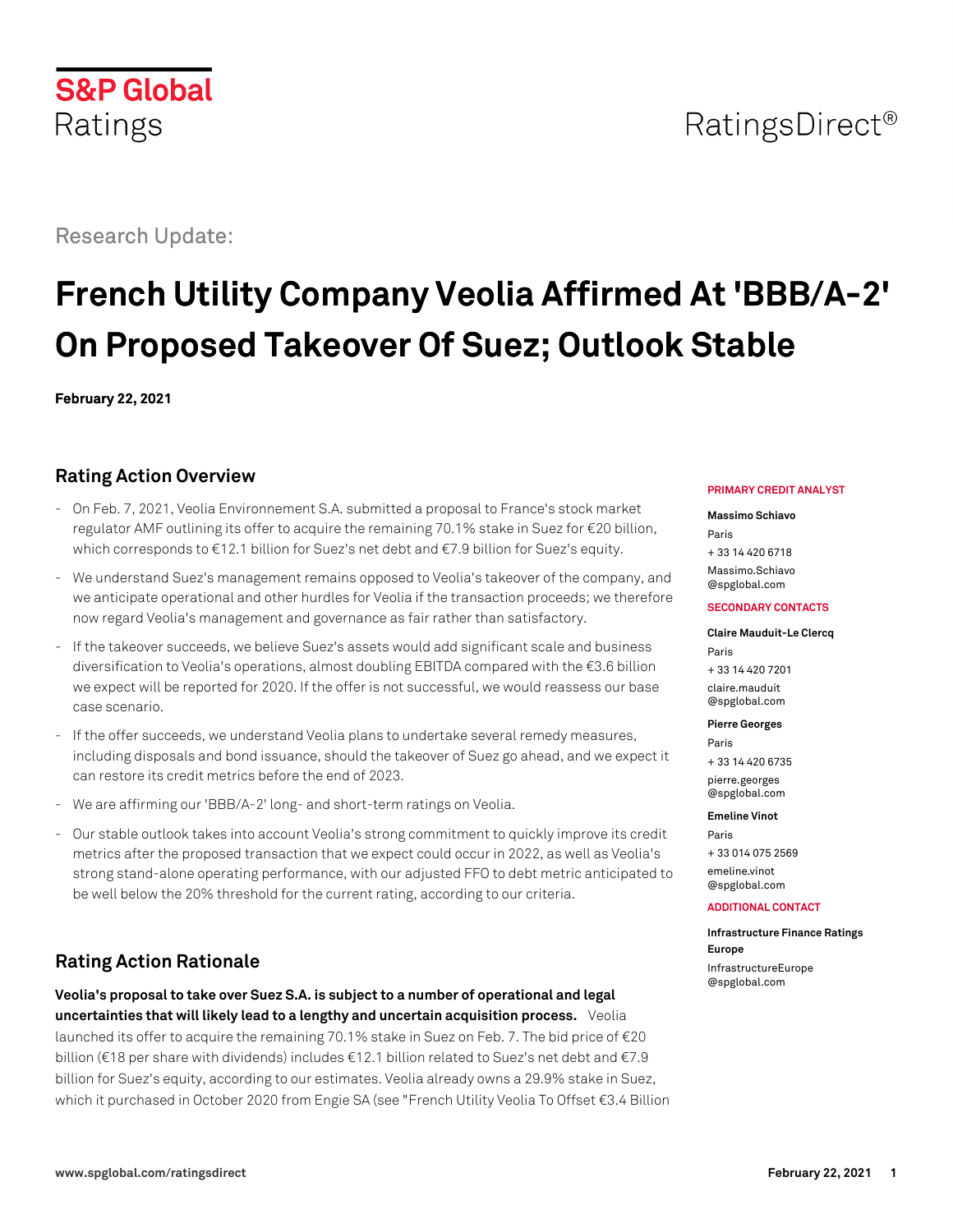Stake Purchase In Suez With Remedy Measures," published Oct. 6, 2020). Veolia's takeover offer is considered hostile and faces fierce opposition from Suez's board and management team. This has led to ongoing legal disputes and operational challenges, including the temporary suspension of Veolia's voting rights by a French court (later reversed by another court decision), and the transfer of Suez's French water activities to a Netherlands-based foundation. The latter could complicate the disposal of such assets in the future, a key part of Veolia's takeover plan to comply with anti-trust constraints. Although we do not believe these actions currently inhibit Veolia from moving ahead with the deal, we see increased risks of delays at least until Suez's next annual general meeting (expected for May or June 2021), which could provide more clarity on the stakeholders' intentions. That said, we do not expect the offer to become effective before the end of 2021, with payment expected in 2022, notably because the takeover is subject to European antitrust approval, which we understand could take nine to 15 months. Given these hurdles, we have revised our assessment of Veolia's management and governance to fair from satisfactory. This is despite Veolia's management's track record in improving profitability and restoring its balance sheet, particularly under challenging operating conditions, such as during its 2012-2019 transformation. We note that on Feb. 8, 2021, the Court of Nanterre issued an interim order forbidding Veolia from filing a hostile bid, in breach of its "amicability" commitment. Further court decisions are expected on this matter.

### **Veolia Environnement Transaction Timeline**



AMF--Autorité des marchés financiers. GIP--Global Infrastructure Partners. Source: S&P Global Ratings. Copyright © 2021 by Standard & Poor's Financial Services LLC. All rights reserved.

# **Suez's integration would strengthen Veolia's business profile, thanks to stronger market**

**positions and increased diversification.** If the takeover is completed, assuming Suez is integrated in 2023, we anticipate strengthening of the enlarged group's business risk profile within our strong category, in line with our criteria. This is because we see Suez's activities as slightly less volatile than Veolia's, owing to its geographic and business mix, including a higher proportion of regulated water activities. We also believe the combined group will benefit from a stronger market position and greater diversification. We recognize Veolia's management's capacity to integrate new businesses, and deliver on synergies and planned disposals, including the French water activities. However, we expect such a sale would not materially change the combined group's business profile. In particular, after the acquisition, the group would benefit from long-term contracted water distribution operations in highly rated countries such as France,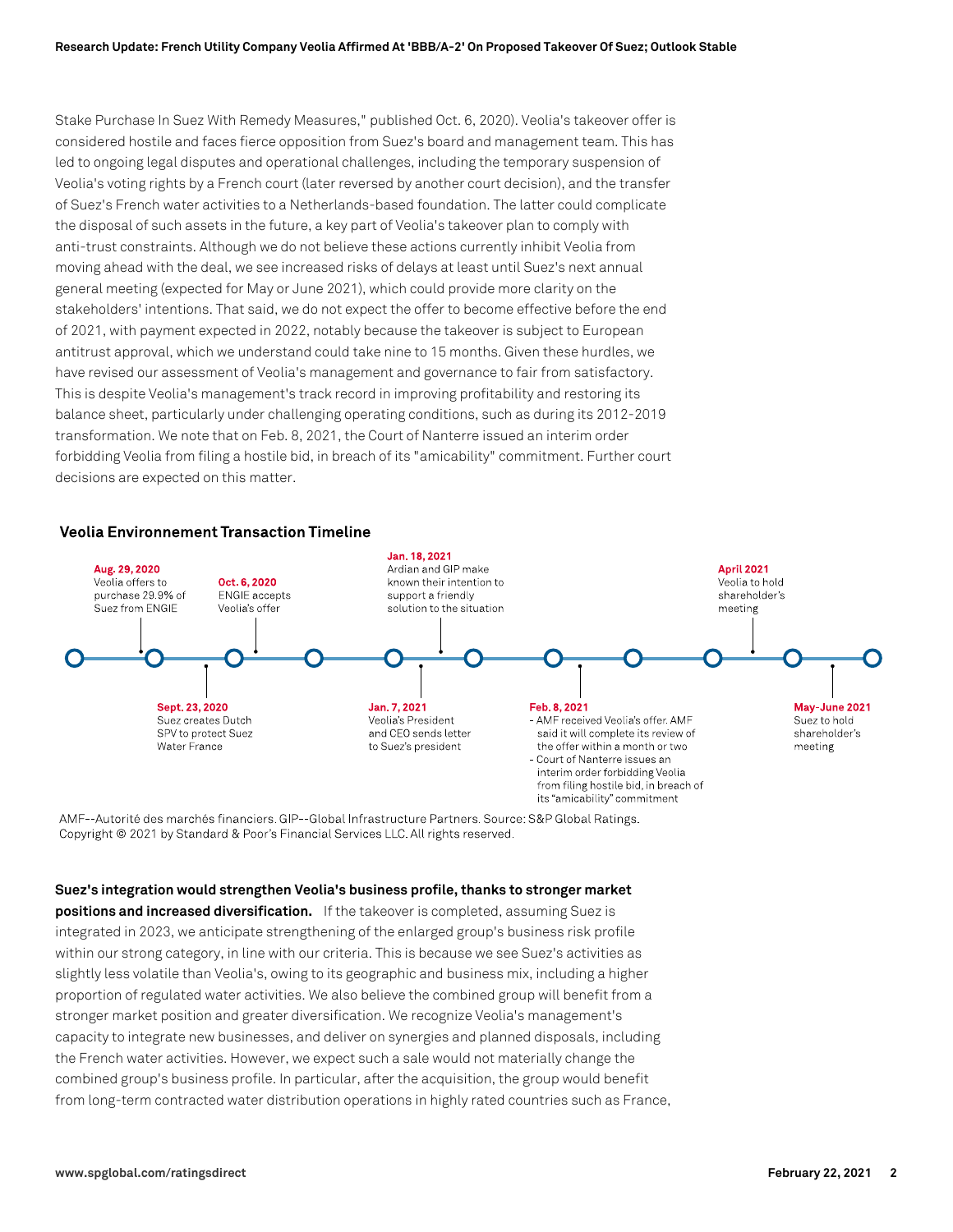Spain, and the U.S. Water services would represent about 46% of Veolia's revenue compared with 41% previously, and the share of waste will increase to 40% from 37%. The contribution from energy solutions would decrease to 14% from 22%. In terms of geography, the enlarged Veolia group would have an increased presence in low-risk regions, including North America, Europe, and Asia and less exposure to country risk in regions like Central and Eastern Europe that weighs slightly on the group's business profile. Should the takeover of Suez proceed as planned by Veolia, we might revise downward our credit metric thresholds for the current rating to reflect greater scale and business diversification. However, this is unlikely to happen before 2023 and depends on Veolia restoring its balance sheet after the transaction, full clarity on the final selling price of Suez and assets Veolia will dispose of as part of its remedy measures. If the offer is not successful, we would reassess our base-case scenario.

#### Chart 2

#### Veolia Environnement S.A.--Revenue Split

2019 stand-alone (inner circle) and Veolia plus Suez after disposals (outer circle)



Source: S&P Global Ratings. Copyright © 2021 by Standard & Poor's Financial Services LLC. All rights reserved.

#### **We understand Veolia will undertake significant measures in 2022-2023 to restore its balance**

**sheet.** In our view, Veolia's management team has demonstrated in recent years its ability to streamline and optimize the group, including through cost cutting and realizing synergies to improve profitability. We expect that it can replicate similar actions for the combined group, notably on IT, purchasing, and additional operating efficiency measures to achieve synergies of about €500 million annually in four years. The current hostility between Veolia's management and that of Suez can complicate Veolia's proposed action plan. We expect Veolia to enact remedies--which could include hybrid bond issuance, asset disposals, and capital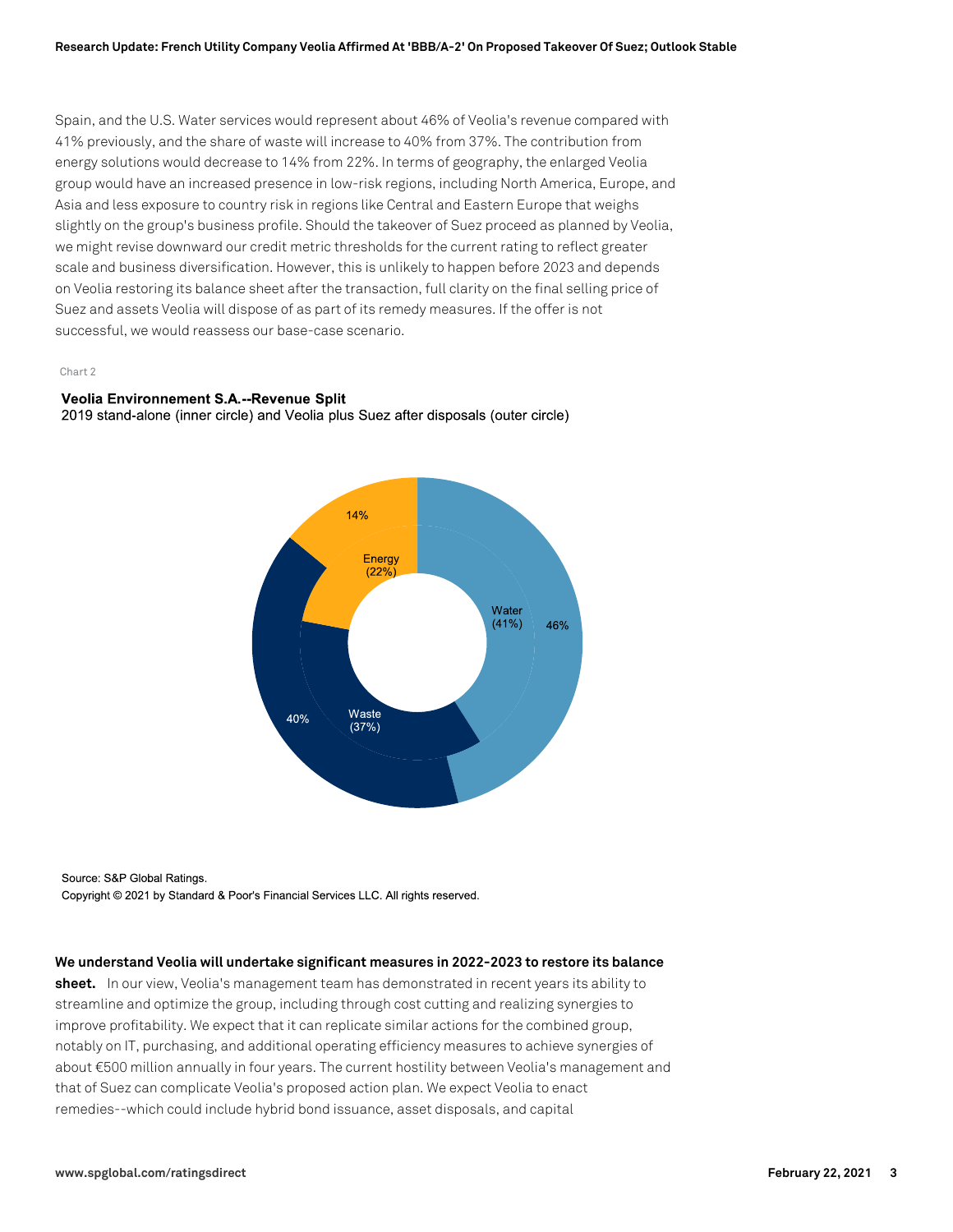increase--within 24 months after the takeover offer becomes effective, which we don't anticipate before the end of 2021 (we expect all the remedies will be completed before end of 2023). Should Veolia increase its offer for Suez beyond the current €18 per share including dividends, we would reassess our base-case scenario.

**Veolia's stand-alone operational performance will be a key rating driver, since we anticipate a strong improvement for 2021.** Last year, Veolia suffered challenging operating conditions, notably in the waste and energy businesses, which we expect will translate into reported EBITDA decreasing to about €3.6 billion for 2020, from about €4.0 billion reported in 2019. We estimate that the S&P Global Ratings-adjusted funds from operations (FFO) to debt metric declined below 17% in 2020 from 22.6% in 2019. We expect Veolia's operating performance to improve in 2021, with a strong rebound notably in waste and energy activities that should translate into adjusted FFO to debt increasing beyond the 20% lower threshold for the current rating.

# **Outlook**

The stable outlook factors in our expectation that Veolia can offset the proposed cash outlay of about €20.0 billion to purchase the remaining 70.1% stake in Suez. Should Veolia increase its offer to Suez's shareholders from the current proposal of €18 per share (including dividend), we would reassess our base-case scenario.

Moreover, we expect that Veolia will take timely action to restore its balance sheet within 24 months of the takeover offer becoming effective, which we expect could occur at year-end 2021 if Veolia's offer is approved by the AMF (Autorité des marchés financiers). This should result in our adjusted FFO to debt metric for Veolia recovering to more than 20% in 2023 following just under 20% in 2022, when the cash outflow will likely happen. We also note that the competition authorities' review could take up to 15 months, potentially delaying the outcome of the offer even further, in which case we would reassess our base-case scenario. We also consider Veolia's track record of improving profitability and restoring its balance sheet after a transformation, as in 2012-2019. In our base case, we assume Veolia's stand-alone operating performance will remain supportive.

## **Downside scenario**

We could downgrade Veolia if one or a combination of the following conditions were to happen, namely if Veolia is unable to:

- Restore its stand-alone operating performance in 2021, notably with adjusted FFO to debt above 20% after the dip expected in 2020.
- Offset (within 24 months at the latest) the about €20.0 billion cash payment for the 70.1% stake in Suez to restore its credit metrics to a level commensurate with the current rating.
- Fully control Suez, with an adverse impact on the consolidated entity's operating performance in 2022-2023, including markedly lower cost synergies than expected.

## **Upside scenario**

An upgrade is conditional on Veolia overcoming the operational challenges it faces over the next two years. In particular: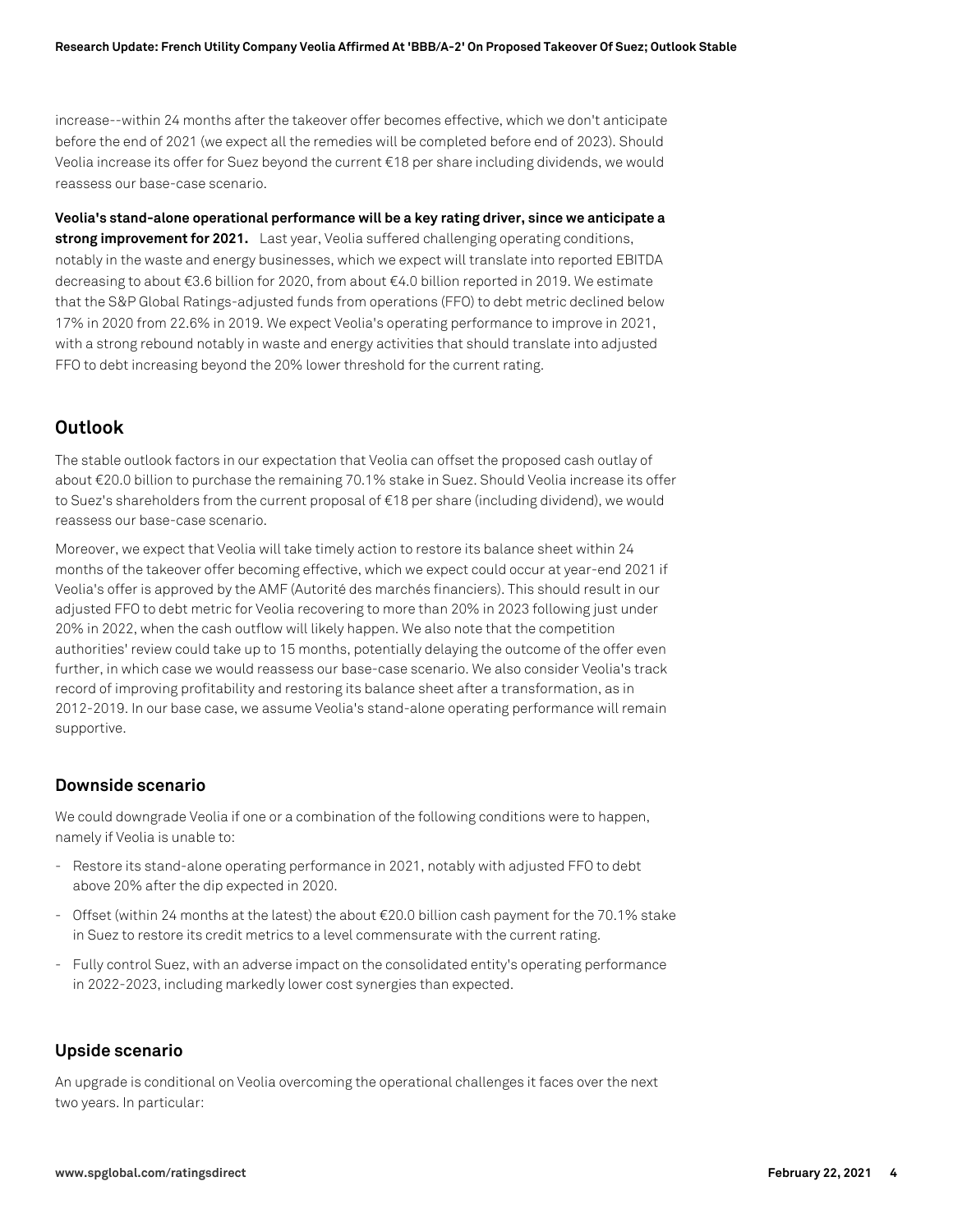- In 2021 Veolia will need to restore its operating performance to a level commensurate with the current rating, since we estimate that adjusted FFO to debt will be well below the 20% threshold for the current rating in 2020, in line with our criteria.
- Over 2021-2023, should Veolia launch its full takeover of Suez, the cash outlay will use up the headroom under its credit metrics for a potential upgrade.

Although remote, we could consider raising the rating if Veolia were able to increase the S&P Global Ratings-adjusted FFO to debt to more than 25% over the next two years.

## **Company Description**

Veolia operates worldwide within three main business segments: water services, waste services, and energy. Water services have been the core business since the company's inception in 1853, but the group has also increased its waste projects (especially hazardous waste in Asia) since 2003. In 2019, water services represented 44% of EBITDA, waste 36%, and energy 20%. Geographically, 38% of EBITDA came from Europe (excluding France), 29% from the rest of the world (excluding Europe), and 23% from France.

- The water business integrates drinking water and wastewater activities, such as distribution and treatment, industrial process water, and manufacturing of water treatment equipment and technologies.
- The waste solutions business collects, processes, and disposes of household, commercial, and industrial waste. It also includes waste sorting, recycling, and recovery.
- The energy business produces renewable energy, comprising heat and electricity generated primarily from waste. Additionally, it develops a range of energy-management activities, including heating and cooling networks, thermal, and multi-technical services.

At year-end 2019, Veolia reported revenue of €27.2 billion, EBITDA of €4.0 billion, and net debt under International Financial Reporting Standard 16 of €10.7 billion.

# **Our Base-Case Scenario**

## **Assumptions**

- Revenue growth in line with EBITDA growth of around 2.2% in 2021, supported by investments in international activities (mainly China's hazardous waste), new contracts with industrial customers, and to a lesser extent more favorable energy prices.
- Reported EBITDA in 2021 of €4.0 billion, the same level as in 2019, after about €3.6 billion in 2020.
- Reported EBITDA almost doubling to about €6.5 billion in 2022 and €6.8 billion in 2023.
- The EBITDA margin after IFRIC 12 and principal payments on operating financial assets stable at about 13%, increasing to about 15% with the consolidation of Suez in 2022.
- Annual cost cuts of €250 million with a 40% retention rate. Suez's acquisition leading to €500 million of annual cost synergies from 2023.
- Acceleration of capital expenditure (capex) in 2020-2021 to yield a strong EBITDA contribution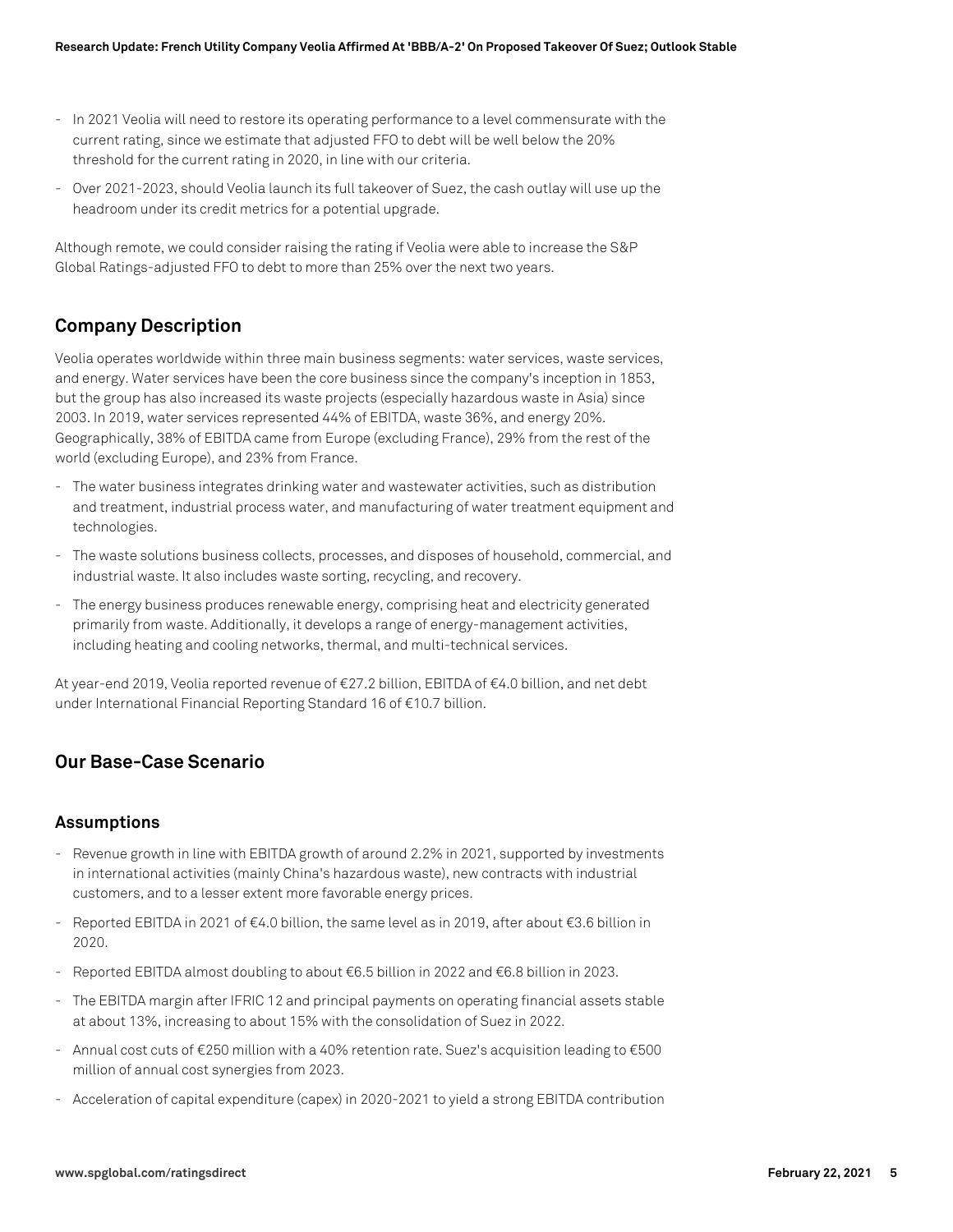by the end of the plan, leading to capex of about €5 billion over 2020-2021 and €3 billion per year over 2022-2023.

- Ordinary dividends increasing in line with net income.
- Cash outflow of €3.4 billion for the 29.9% stake in Suez in 2020.
- Annual dividends from Suez averaging €100 million-€150 million in 2021.
- Full contribution from Suez as of midyear 2022 (expected closing time of the transaction) with a total cash outflow of €7.9 billion, and an additional €12.1 billion impact on reported net debt stemming from Suez's net debt consolidation.
- Veolia executing all the necessary measures to restore its balance sheet before year-end 2023.

### **Key metrics**

#### **Veolia Environnement S.A.--Key Metrics**

| (Bil. €)               | 2019a | 2020e         | 2021e         | 2022e         | 2023e         |
|------------------------|-------|---------------|---------------|---------------|---------------|
| <b>EBITDA</b> reported | 4.0   | $3.5 - 3.7$   | $3.9 - 4.1$   | $6.2 - 6.7$   | $6.5 - 7.0$   |
| FBITDA*                | 3.7   | $3.3 - 3.6$   | $3.8 - 4.1$   | $6.2 - 6.7$   | $6.2 - 6.7$   |
| Debt*                  | 13    | $15.0 - 16.0$ | $15.0 - 16.0$ | $25.0 - 30.2$ | $20.0 - 30.0$ |
| Capex*                 | 1.9   | $2.2 - 2.5$   | $2.2 - 2.7$   | $3.0 - 3.5$   | $2.8 - 3.3$   |
| Dividends*             | 0.7   | $0.4 - 0.5$   | $0.7 - 0.8$   | $1.0 - 1.3$   | $1.0 - 1.3$   |
| $FFO/debt*$ $(\%)$     | 22.6  | $16.5 - 19.0$ | $20.0 - 21.0$ | $18.0 - 20.0$ | $20.0 - 22.0$ |
| Debt/EBITDA* (x)       | 3.5   | $4.4 - 4.9$   | $3.5 - 4.0$   | $3.7 - 4.2$   | $3.5 - 4.0$   |

Capex--Capital expenditure. FFO--Funds from operations a--Actual. e—Estimate. \*S&P Global Ratings' adjusted figures.

# **Liquidity**

We assess Veolia's liquidity as adequate. According to our projections, Veolia's sources of liquidity will exceed uses by about 1.2x over the next 12 months. In addition, we believe that the group's good access to capital markets, proactive liability management, and solid relationships with banks support its liquidity position. The group's debt is not subject to financial covenants. We note that, on Feb. 14, 2021, Veolia signed an agreement for an €8.0 billion bridge loan to finance its proposed takeover of the remaining 70.1% of Suez.

## **Principal liquidity sources:**

- About €8.6 billion in available cash or highly liquid money market funds as of Sept. 30, 2020.
- Nearly €4 billion of available committed credit lines maturing beyond 12 months, including a €3 billion multicurrency syndicated loan maturing in November 2022.
- Our forecast of annual cash flow from operations of about €2.9 billion.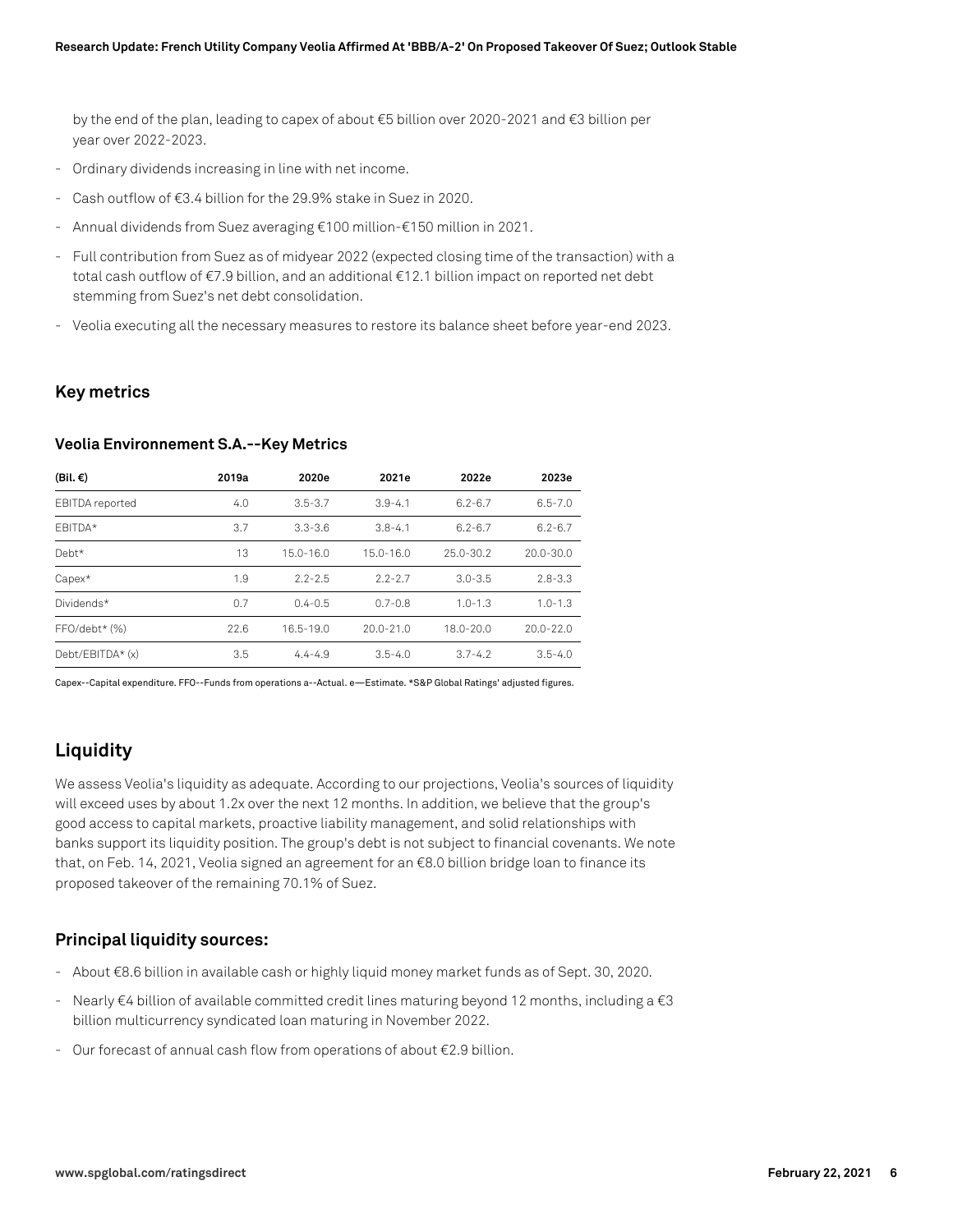## **Principal liquidity uses:**

- Debt repayment of about €8.5 billion including commercial paper of about €5.8 billion.
- Our estimate of €2.5 billion-€3 billion in annual capex, including for expansion.
- Dividends of about €650 million to be distributed over the next 12 months and about €1.0 billion-€1.2 billion annually afterward.

## **Issue Ratings--Subordination Risk Analysis**

## **Capital structure**

The group's debt comprises solely senior unsecured debt (mostly bonds issued at Veolia's level). Should we include Suez's debt in our structural subordination analysis based on year-end 2019 information (excluding Suez's €1.6 billion hybrid bonds), the priority debt ratio would be at about 45%.

## **Analytical conclusions**

Since there is no marginal debt at the subsidiaries, we rate Veolia's senior unsecured debt in line with the issuer credit rating, even in the event of a full takeover of Suez. Veolia's €2.0 billion hybrid bonds are rated 'BB+', two notches below the senior unsecured debt; the difference reflects the hybrid bonds' subordination and potential interest deferral.

# **Ratings Score Snapshot**

Issuer Credit Rating: BBB/Stable/A-2

Business risk: Strong

- Country risk: Intermediate
- Industry risk: Low
- Competitive position: Strong

Financial risk: Significant

- Cash flow/Leverage: Significant (standard volatility table)

#### Anchor: bbb

#### Modifiers

- Diversification/Portfolio effect: Neutral (no impact)
- Capital structure: Neutral (no impact)
- Liquidity: Adequate (no impact)
- Financial policy: Neutral (no impact)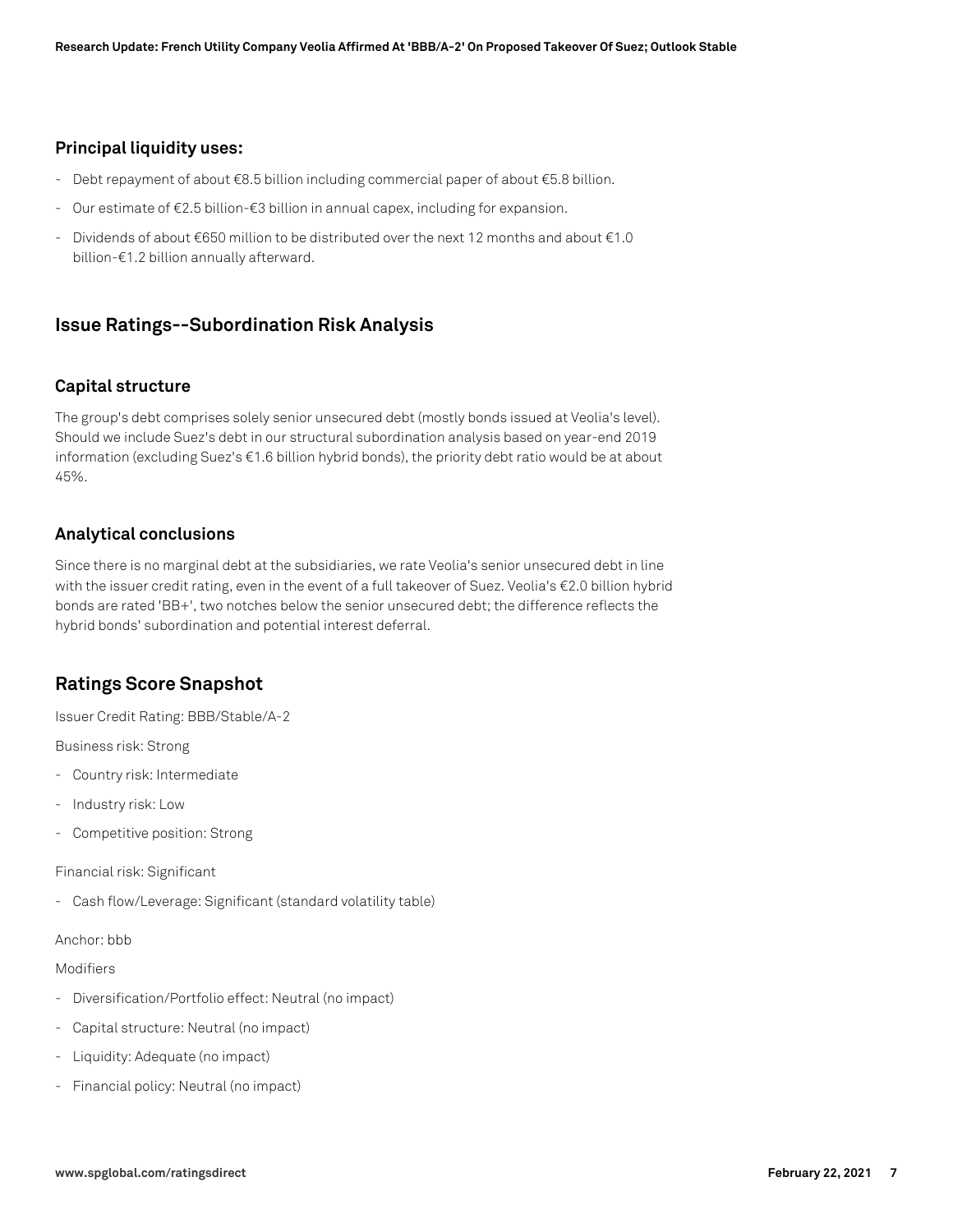- Management and governance: Fair (no impact)
- Comparable rating analysis: Neutral (no impact)

Stand-alone credit profile: bbb

## **Related Criteria**

- General Criteria: Group Rating Methodology, July 1, 2019
- Criteria | Corporates | General: Corporate Methodology: Ratios And Adjustments, April 1, 2019
- Criteria | Corporates | General: Reflecting Subordination Risk In Corporate Issue Ratings, March 28, 2018
- General Criteria: Methodology For Linking Long-Term And Short-Term Ratings, April 7, 2017
- Criteria | Corporates | General: Methodology And Assumptions: Liquidity Descriptors For Global Corporate Issuers, Dec. 16, 2014
- Criteria | Corporates | Industrials: Key Credit Factors For The Unregulated Power And Gas Industry, March 28, 2014
- Criteria | Corporates | Utilities: Key Credit Factors For The Regulated Utilities Industry, Nov. 19, 2013
- Criteria | Corporates | General: Corporate Methodology, Nov. 19, 2013
- General Criteria: Country Risk Assessment Methodology And Assumptions, Nov. 19, 2013
- General Criteria: Methodology: Industry Risk, Nov. 19, 2013
- General Criteria: Methodology: Management And Governance Credit Factors For Corporate Entities, Nov. 13, 2012
- General Criteria: Principles Of Credit Ratings, Feb. 16, 2011

## **Related Research**

- Ratings On Six European Integrated Utilities Affirmed Amid Accelerated Energy Transition; One Outlook Now Negative, Feb. 17, 2021
- The Energy Transition And The Diverging Credit Path For European Utilities, Feb. 16, 2021
- The Energy Transition And What It Means For European Power Prices And Producers: January 2021 Update, Jan. 27, 2021
- France-Based Utility Veolia Environnement's Proposed Junior Subordinated Hybrid Notes Rated 'BB+', Oct. 14, 2020
- French Utility Veolia To Offset €3.4 Billion Stake Purchase In Suez With Remedy Measures, Oct. 6, 2020
- French Utility Veolia Environnement 'BBB' Rating Affirmed After €2.9 Billion Bid For 29.9% Stake In Suez; Otlk Stable, Sept. 1, 2020
- Veolia Environnement S.A., June 10, 2020
- French Utility Veolia Environnement S.A. Affirmed At 'BBB' Despite COVID-19 Operating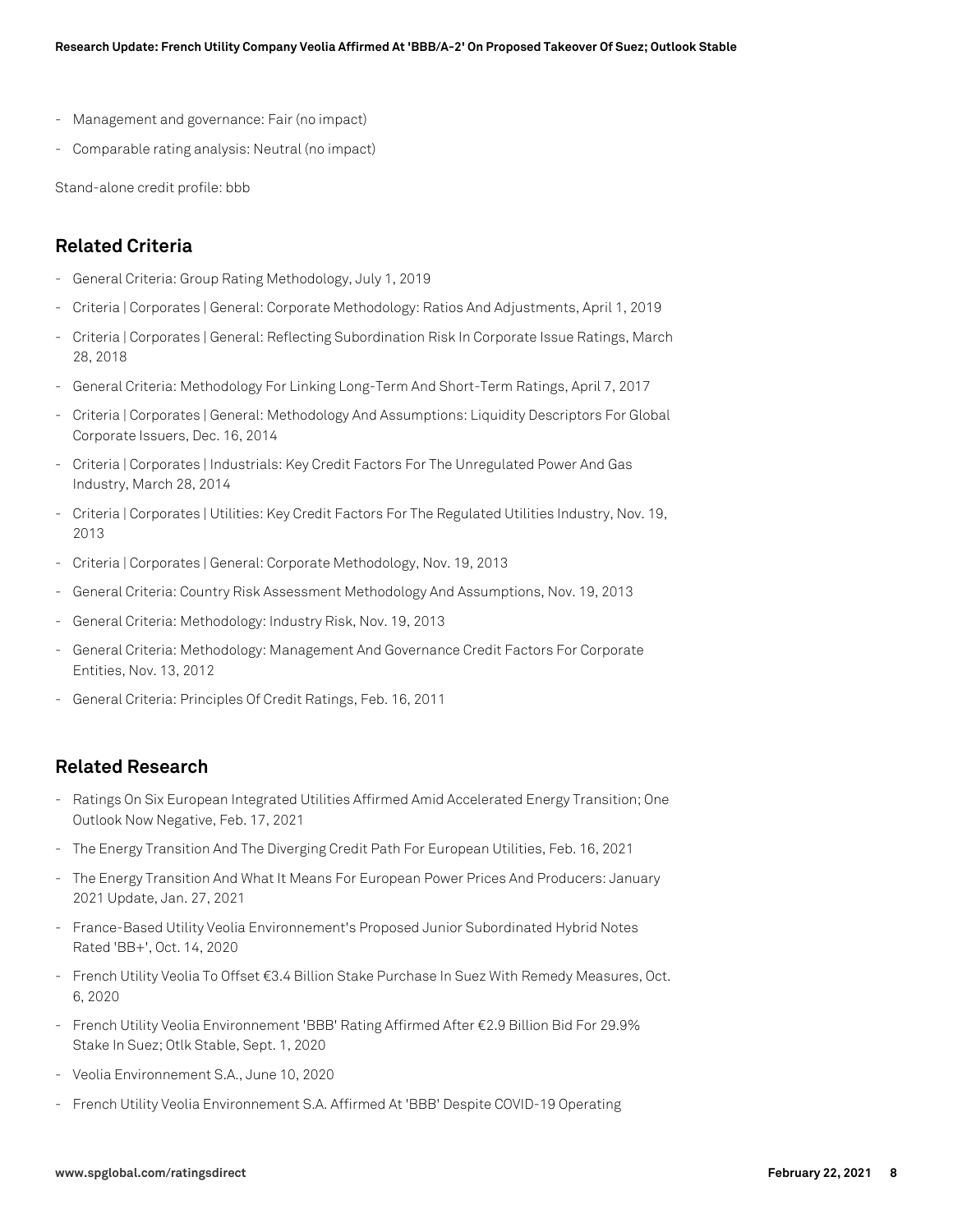Uncertainty; Outlook Stable, March 27, 2020

# **Ratings List**

#### **Ratings Affirmed**

| Veolia Environnement S.A.           |            |  |  |  |
|-------------------------------------|------------|--|--|--|
| Issuer Credit Rating BBB/Stable/A-2 |            |  |  |  |
| Senior Unsecured                    | <b>BBB</b> |  |  |  |
| Junior Subordinated BB+             |            |  |  |  |
| Commercial Paper                    | $A-2$      |  |  |  |

Certain terms used in this report, particularly certain adjectives used to express our view on rating relevant factors, have specific meanings ascribed to them in our criteria, and should therefore be read in conjunction with such criteria. Please see Ratings Criteria at www.standardandpoors.com for further information. A description of each of S&P Global Ratings' rating categories is contained in "S&P Global Ratings Definitions" at https://www.standardandpoors.com/en\_US/web/guest/article/-/view/sourceId/504352 Complete ratings information is available to subscribers of RatingsDirect at www.capitaliq.com. All ratings affected by this rating action can be found on S&P Global Ratings' public website at www.standardandpoors.com. Use the Ratings search box located in the left column. Alternatively, call one of the following S&P Global Ratings numbers: Client Support Europe (44) 20-7176-7176; London Press Office (44) 20-7176-3605; Paris (33) 1-4420-6708; Frankfurt (49) 69-33-999-225; Stockholm (46) 8-440-5914; or Moscow 7 (495) 783-4009.